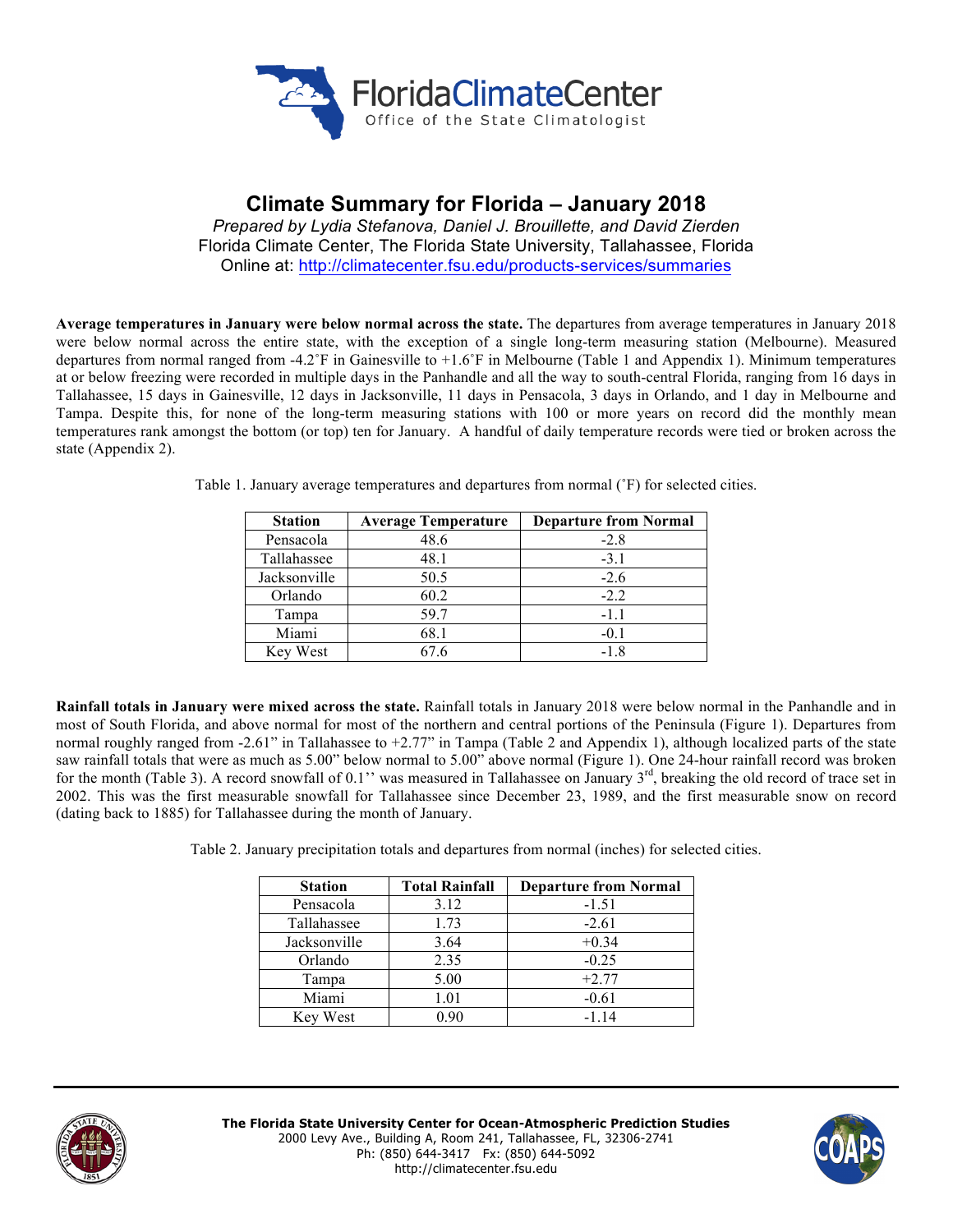Table 3. Select daily rainfall records (inches) broken during January. (Compiled from NOAA, NWS)

| <b>Date</b> | Location | Record | ⊿ast |
|-------------|----------|--------|------|
| 0 ר         | Tampa    | $\sim$ | 900  |
| ۷٥          |          | ۰. د   | 1n   |

Figure 1. A graphical depiction of the monthly rainfall departure from normal (inches) for January is given in the figure below (courtesy of NOAA, NWS).



# **La Ni**ñ**a conditions are Present in the Pacific.**

Based on current data and forecast models, the Climate Prediction Center (CPC) ENSO Alert System Status is set to a La Niña advisory. ENSO-neutral conditions are currently present, with sea surface temperatures (SST) below average across the central and eastern equatorial Pacific Ocean. La Niña conditions are likely to persist through the end of winter, with a transition to ENSO-neutral expected during the spring. The CPC seasonal outlook favors above-normal temperatures and below-normal precipitation for Florida through April 2018.

#### **Hazardous Weather Events in January.**

A total of 96 hazardous weather events were recorded in the National Weather Service Local Storm Reports database for January 2018. Over half (54 reports) were related to wintry precipitation (freezing rain, snow, or sleet), followed by high winds (37 reports). Most (41) of the wintry precipitation events were on the  $3<sup>rd</sup>$ , and the remainder – on the  $17<sup>th</sup>$ .

Most of the high wind events took place between the  $1<sup>st</sup>$  and  $3<sup>rd</sup>$  along the Atlantic Coast from Nassau to Volusia Counties, as a cold airmass pushed into the state, with reports of wind gusts of 40-50 mph. A strong winter storm prompted winter weather warnings for a large portion of the state on January  $3<sup>rd</sup>$ , and schools were closed in a number of districts in anticipation of snow, sleet, and ice. On that day, freezing rain was seen in Nassau, Madison, Leon, Gadsden, Duval, Wakulla, Columbia, Taylor, Lafayette, Union, Alachua, Gilchrist, Dixie, and Levy Counties. Light snow was recorded in Leon and Union Counties, with an accumulation of 0.1'' measured in Tallahassee. Icy conditions required closures of several highways and bridges in the Big Bend, including parts of Interstate 10. Ice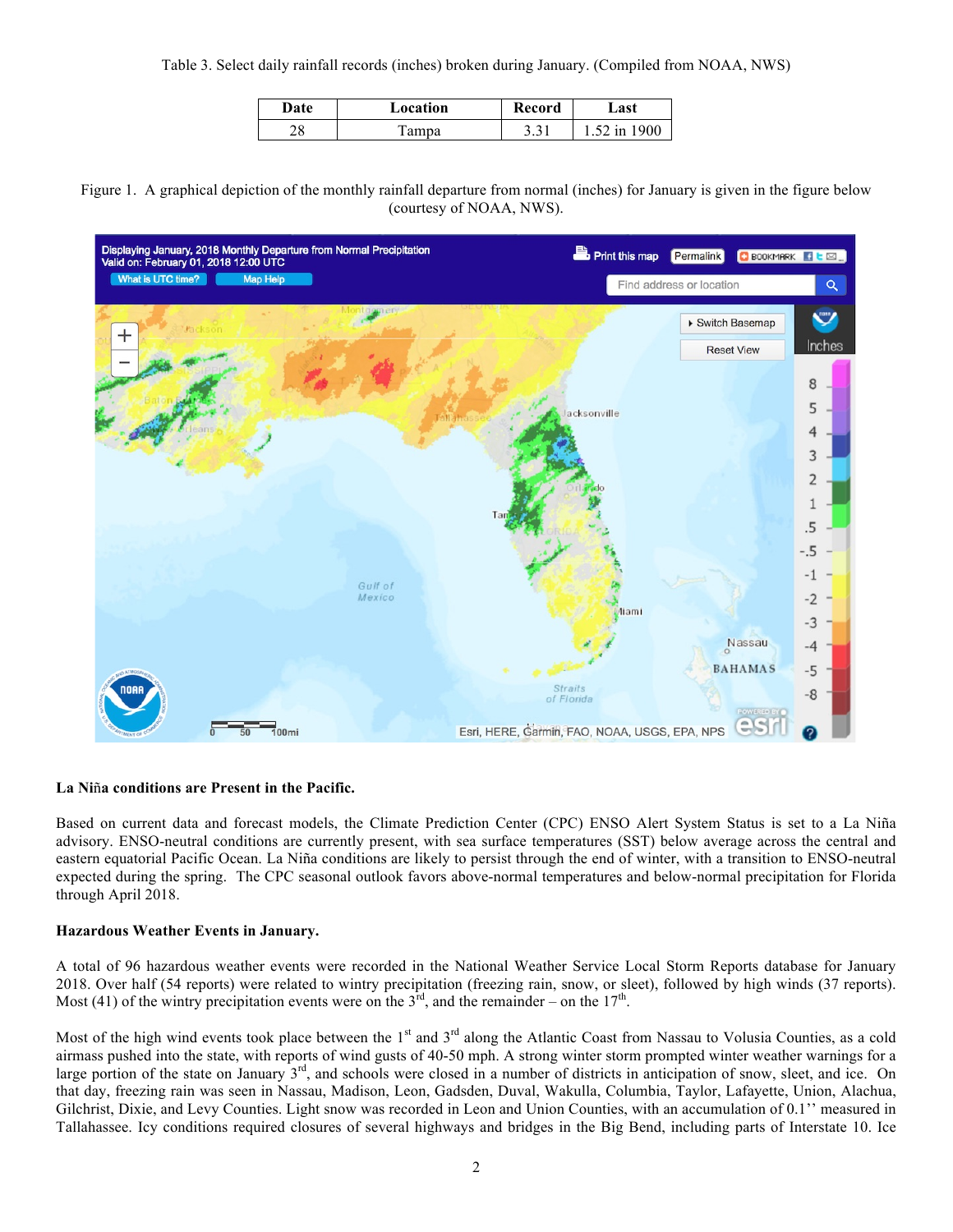accumulation of 0.25'' was reported in Hilliard (Nassau County) and Lake City (Columbia County). Icing of power lines following the freezing rain resulted in several power outages in Columbia, Lafayette, and Nassau Counties.

A second winter storm affected the state on January  $17<sup>th</sup>$ , bringing snow, sleet and freezing rain to much of the Panhandle. Light snow was observed in Bay and Walton Counties, and sleet or freezing rain was seen in Escambia, Okaloosa, Walton, Jackson, and Gadsden Counties.

Table 4. Breakdown of storm reports submitted in Florida during the month of January. (Compiled from Iowa State University/Iowa Environmental Mesonet.)

| <b>Report Type</b> | <b>Number of Reports</b> |
|--------------------|--------------------------|
| Freezing Rain      |                          |
| High Winds         |                          |
| Snow               |                          |
| Sleet              |                          |
| Coastal Hazards    |                          |
| Heavy Rain         |                          |

# **Drought-Related Impacts.**

At the beginning of January, approximately 73% of the state was drought-free. The remainder of the state, encompassing the entire Panhandle, was either experiencing moderate drought (22%) or was abnormally dry (5%). The Panhandle drought gradually deepened as the month progressed, but the affected area expanded only slightly. As of the latest U.S. Drought Monitor Report, issued on the  $30<sup>th</sup>$ , about 21% of the state – from Escambia to Jefferson County – is experiencing severe drought. Moderate drought conditions are affecting parts Taylor, Madison, and Hamilton Counties, and abnormally dry conditions are seen in parts of Taylor, Lafayette, Madison, Suwannee, Hamilton, Columbia and Nassau Counties. Based on census data, roughly 1.4 million Florida citizens, or about 8% of the state's population, are currently residing in drought-impacted areas.

Water levels in Lake Okeechobee are still above normal but are continuing on a downward trend since peaking in October. The water elevation by the end of the month was 15.23', which is about 0.6' above normal for this time of the year.